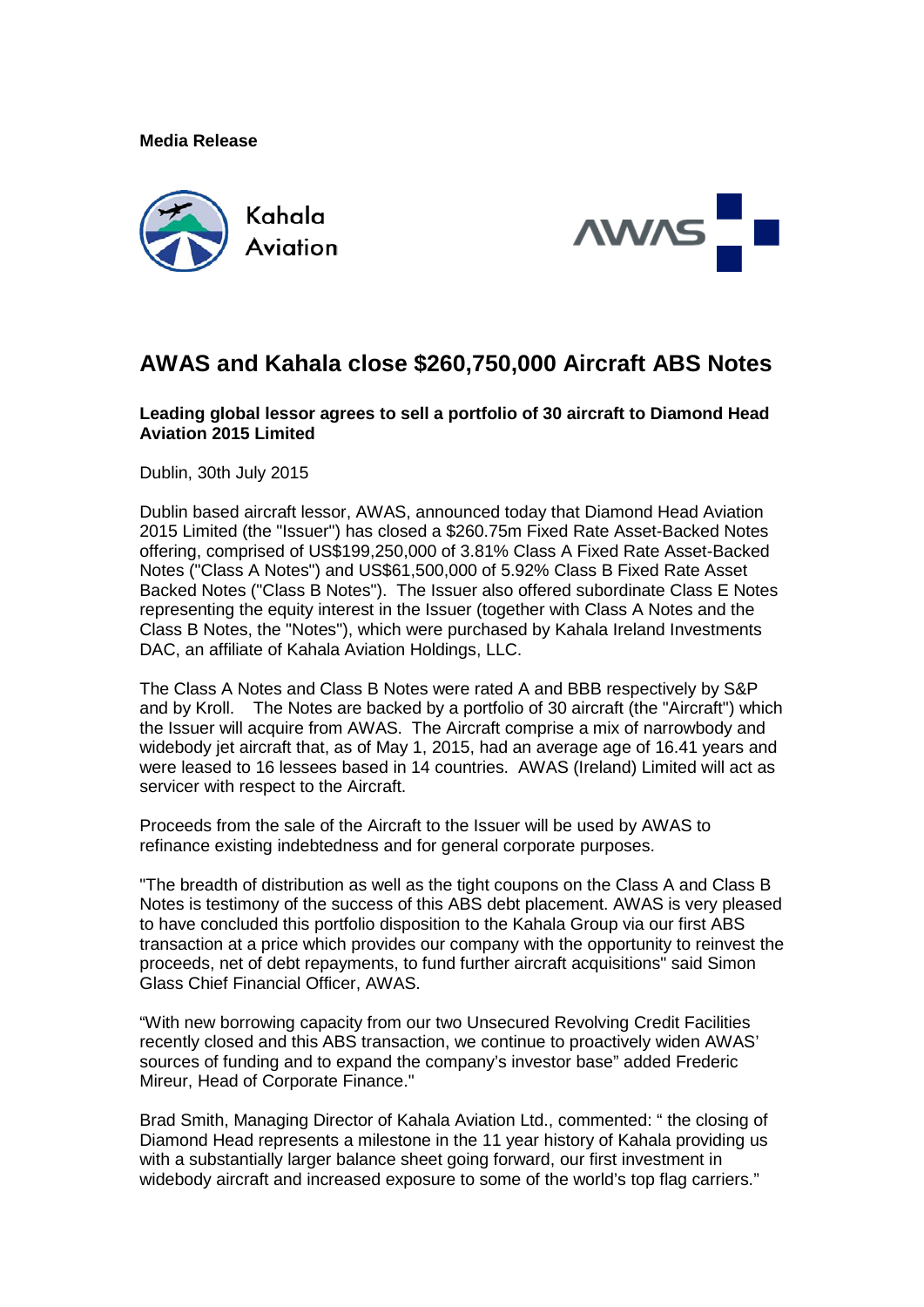Wells Fargo Securities acted as sole structuring agent and joint bookrunner of the transaction. MUFG, RBC Capital Markets and Credit Agricole Securities acted as Joint-book runners.

Clifford Chance US LLP advised AWAS, Hughes Hubbard & Reed LLP acted as counsel to Wells Fargo and Vedder Price P.C. advised the Kahala Group.

## **Important Notice Regarding the Issue**

The Notes were offered only to qualified institutional buyers under Rule 144A and to persons outside the United States under Regulation S. The Notes were registered under the United States Securities Act of 1933, as amended (the "Securities Act"), and, unless so registered, may not be offered or sold in the United States except pursuant to an exemption from, or in a transaction not subject to, the registration requirements of the Securities Act and applicable state securities laws. The Notes were offered in conformity with Irish national law and with Directive 2003/71/EC as amended and implemented into relevant national laws. This press release shall not constitute an offer to sell or the solicitation of an offer to buy, nor shall there be any sale of the Notes in any state in which such offer, solicitation, or sale would be unlawful prior to registration or qualification under the securities laws of any such state. This press release shall not constitute an offer of the Notes to the public in any member state of the European Economic Area.

## **Important Notice Regarding Forward Looking Statements**

Certain items in this press release may constitute forward-looking statements within the meaning of the Private Securities Litigation Reform Act of 1995 including, but not necessarily limited to, statements relating to future operations. Words such as "expect(s)" and similar expressions are intended to identify such forward-looking statements. These statements are based on management's current expectations and beliefs and are subject to a number of factors that could lead to actual results materially different from those described in the forward-looking statements. AWAS can give no assurance that its expectations will be attained. There are important factors that could cause actual results, level of activity, performance or achievements to differ from the results, level of activity, performance or achievements expressed or implied in the forward looking statements. In light of these risks, uncertainties and assumptions, the future performance or events described in the forward-looking statements in this press release may not occur. Accordingly, you should not rely upon forward-looking statements as a prediction of actual results and we do not assume any responsibility for the accuracy or completeness of any of these forward-looking statements. Such forward-looking statements speak only as of the date of this press release. AWAS expressly disclaims any obligation to release publicly any updates or revisions to any forward-looking statements contained herein to reflect any change in AWAS's expectations with regard thereto or change in events, conditions or circumstances on which any statement is based.